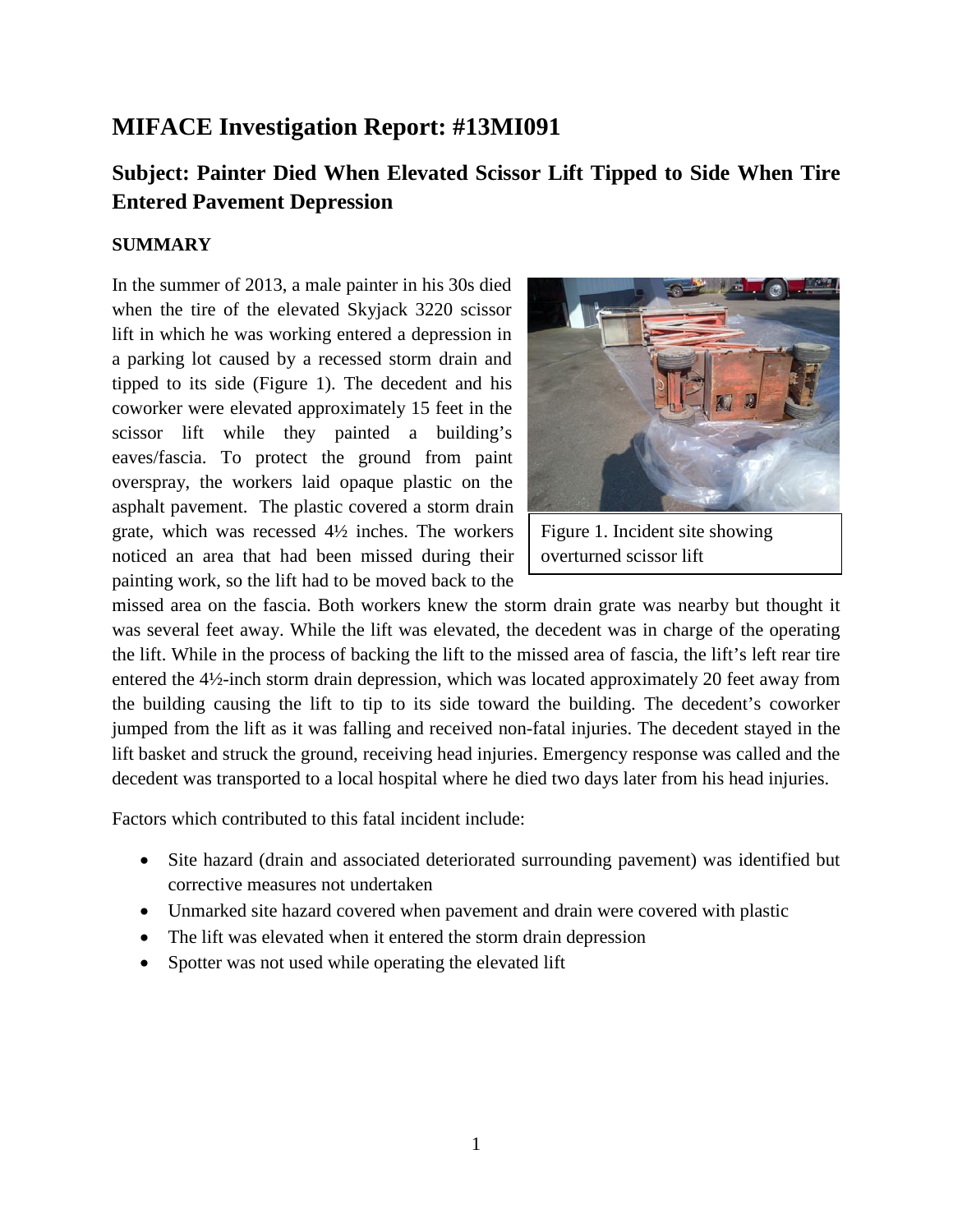### **RECOMMENDATIONS**

- Assure work areas are inspected for hazards and take corrective actions to eliminate the identified hazards before and during operation of an aerial lift.
- Employers should ensure that workers who operate self-propelled elevated lifts are adequately instructed in how to perform their duties and trained to safely operate the lift. Training should include, but not be limited to: a) how to perform a work area inspection to identify and minimize identified hazards; b) how to operate the lift in an elevated position; c) how to perform a pre-shift inspection that includes a visual and operational check; and d) report to management when the lift does not pass a visual or operational check.
- Employers should maintain equipment in accordance with the manufacturer's recommendations.
- Employers should develop formal, written and specific equipment instructions to be used as training tool to ensure employees receive consistent training.
- Employers should, in addition to developing and implementing a health and safety program, develop mechanisms to ensure adherence to the health and safety program by both management and employees. One approach is ensuring the company's culture has safety as a core value.

### **Background**

In the summer of 2013, a male painter in his 30s died when the tire of the elevated Skyjack 3220 scissor lift in which he was elevated entered a depression in a parking lot caused by a recessed storm drain and tipped to its side. MIFACE learned of this incident from the MIOSHA 24-hour ASAP reporting system. MIFACE contacted the safety director for the company, who agreed to speak with the MIFACE investigator about the incident as well as share pictures taken at the time of the incident. MIFACE also took incident scene pictures as part of the site visit. At a later date, MIFACE spoke with the decedent's widow about the incident. During the writing of this report, the death certificate, police and medical examiner reports, and the MIOSHA compliance file were reviewed. The picture used in Figure 1 is courtesy of the employer. The pictures used in Figures 2-5 are courtesy of the MIOSHA file. MIFACE removed any company/location identifiers from the pictures.

The employer performed commercial painting, power washing and sandblasting and had been in business for more than 30 years. The number of employees varied with time of year; seasonal employees were hired in the summer. The decedent was one of more than 90 painters employed at the non-union affiliated firm. The decedent had been employed previously by the firm as a painter. The decedent left the firm for approximately two years and worked various jobs during this time. The firm rehired him three months prior to the incident. He worked full time and was paid hourly.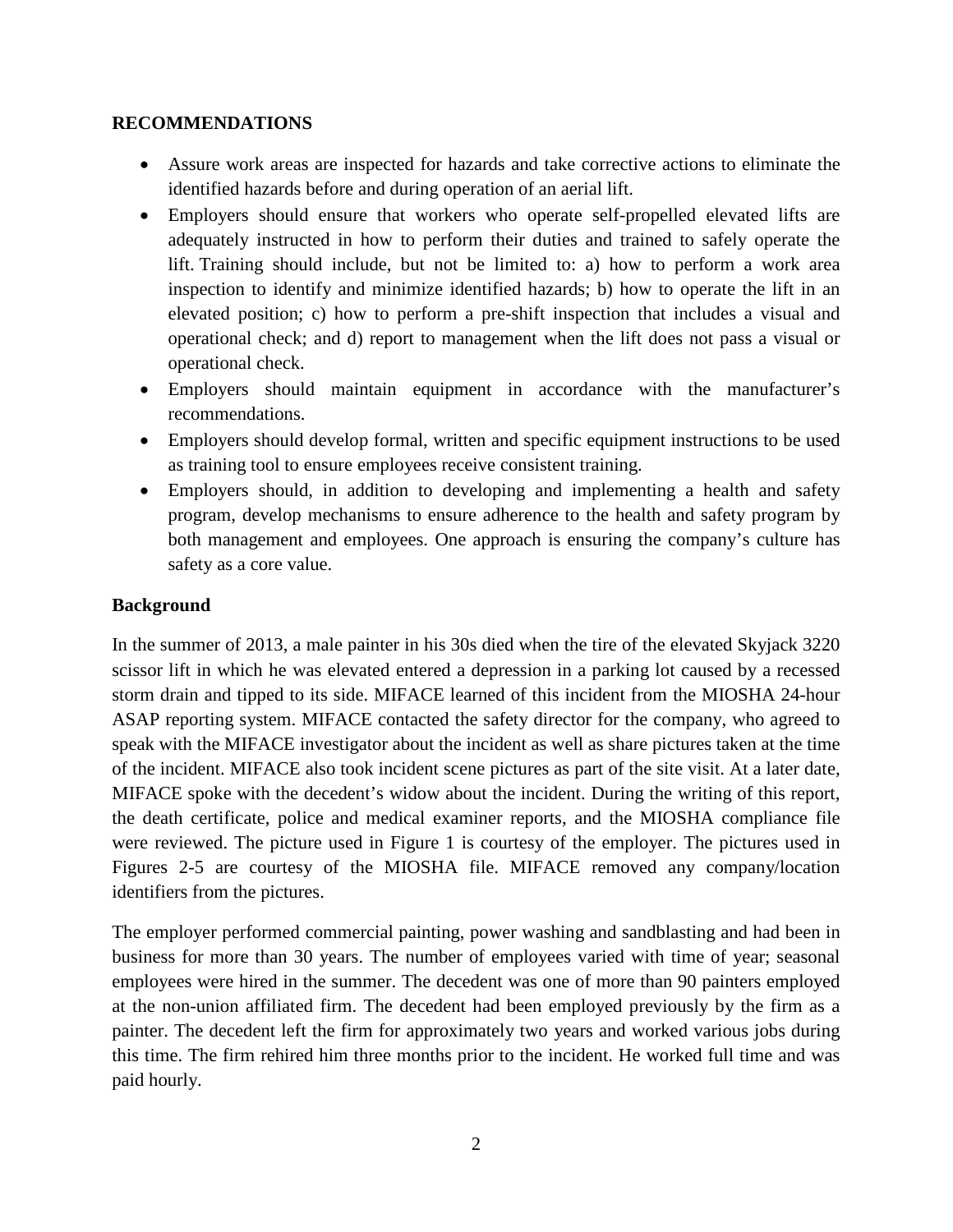The firm had a written accident prevention program as required by MIOSHA that had originally been developed by a consultant but modified over the years by firm personnel. The safety director managed the safety program as well as having various additional duties such as environmental compliance.

All new employees attend a new hire training orientation where both company personnel and safety policies were addressed. When the decedent was rehired, he was considered a new hire and received training on the company safety and health management system, safe work practices and expectations, and specific safety and health training for tasks that he was expected to perform. Safety training included, but was not limited to, personal protective equipment, fall protection, hazard communication, RCRA, scissor lift and boom lift training. The safety director conducted the training with each new hire and used a checklist to ensure all individuals received the same information. Individuals operating the lifts were required to successfully complete a "proof of knowledge" written test and demonstrate to the safety director and/or the field superintendent/foreman (who were delegated safety responsibilities in the field). The decedent had completed an aerial lift knowledge test.

The firm did not have a health and safety committee. Safety meetings were held with the employees on a weekly basis (tailgate talks) as well as monthly meetings where all employees came to the corporate office for training. Training was documented.

The safety director and the field superintendents/field crew foreman conducted unannounced safety audits of the worksites, typically daily, but the frequency depended on the complexity and length of the job. All field superintendents/field crew foremen had successfully completed an OSHA 30-hour course.

## *Firm Policy Remediation Following Incident*

The firm has completed the following actions to address the root causes of the incident:

- The firm now requires the lowering of the lift prior to movement
- A formal job safety analysis (JSA) must be performed prior to every job using a pre-task card. Prior to the incident a formal JSA was performed for work performed inside of a facility, but not routinely for outside work. The pre-task card is a 4" by 8" card with boxes for hazard identification and spaces for mitigation strategies.
- Reimplementation of a former safety policy monthly safety meetings are now held and attendance is mandatory for all employees.
- Reviewed and updated the new hire booklet.
- The firm implemented a stand down training event that is incident driven. When an injury occurred, the injury is now reviewed, causes discussed, and prevention strategies identified.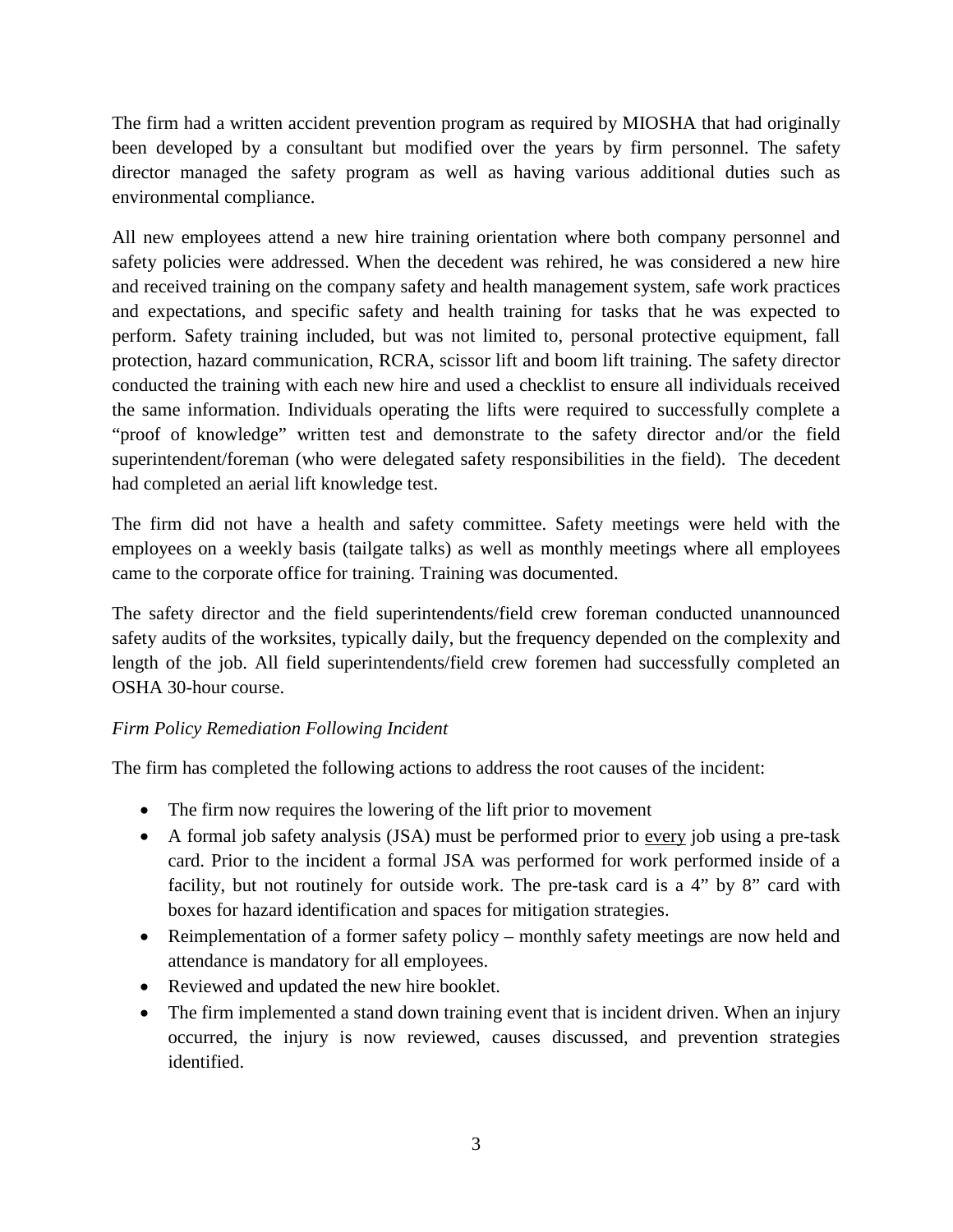MIOSHA Construction Safety and Health Division issued the following alleged Serious citation at the conclusion of its investigation.

**Serious:** AERIAL WORK PLATFORMS, PART 32

• RULE 3208(3):

All unsafe items found as a result of the inspection of the aerial work platform or work area were not corrected before further use of the aerial work platform. ---

Employees engaged in painting activities.

- A) The work area around the building had four waste water drains.
- B) The aerial work platform was covered with paint, obscuring all controls and signage.
- RULE 3206(d):

All danger, caution, and control markings and operational plates were not legible or obscured on an aerial work platform. ---

The aerial work platform was covered with paint, obscuring all controls and signage.

Employees engaged in painting activities.

• RULE 3216(10):

Before and during driving while elevated, an operator of a platform did not look in the direction of, and keep a clear view of, the path of travel and make sure that the path was firm and level. ---

Employees exposed to a fall of approximately 15 feet, driving while elevated, in an aerial work platform. Employees engaged in painting activities.

### **Investigation**

The company owned and maintained scissor style self propelled work platform (scissor lift) involved in the incident was a Skyjack 3220. The lift had been used during spray painting operations and the control box and other informational labels on the machine were covered with paint overspray making them illegible (Figure 2). The safety director indicated that platform controls operated the scissor lift as designed and there were no operational issues with the lift. It is unknown if the lift had tilt sensing equipment installed by the manufacturer.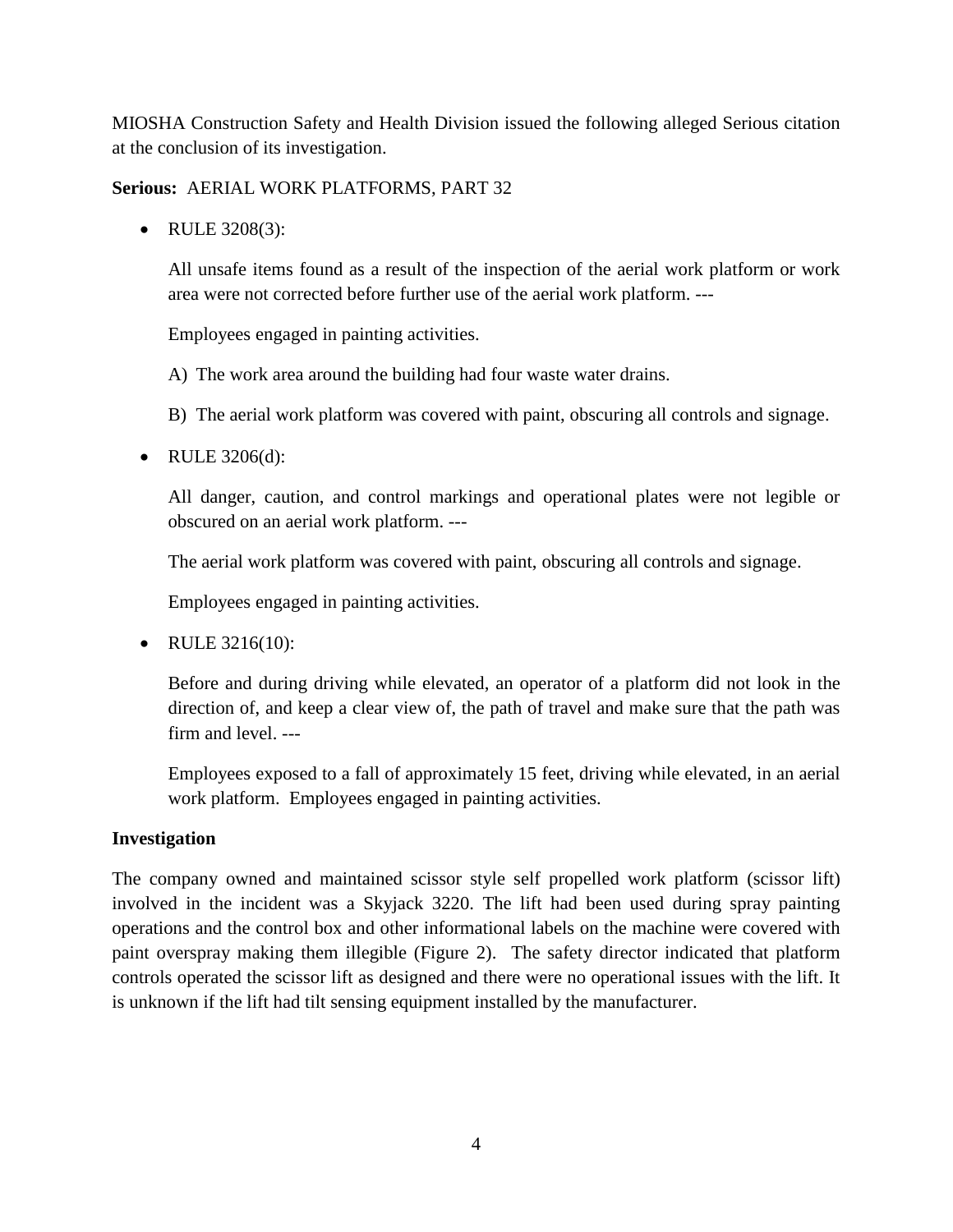The decedent and his coworker had been working at the incident site for several days. The jobsite had been visited daily by the safety director, the firm's vice president and/or the field supervisor/foreman because of its proximity to the home office. During these management visits, each side of the building had a wastewater storm drain and the locations of these storm drains were discussed with the decedent and his coworker, but neither management nor the work crew took corrective actions to highlight/mark each drain location. This painting contract was the decedent's first remote work since his re-hire.

The incident site was a building with four concrete overhang points that extended approximately 25 feet away

from the building. Under each overhang point was a round wastewater storm drain. The overhangs were approximately 16 feet in elevation at the building and approximately 21 feet in height at the tip of the point (Figures 3 and 5).

The pavement around the wastewater storm drain involved in the incident had deteriorated and the grate recessed into the asphalt approximately 4 ½ inches (Figure 4). The pavement sloped toward the drain to provide parking area drainage.

The decedent's wife mentioned that during the previous days, the decedent had ordered sandblasting equipment to prepare the surface for painting. This placed the painting activity a little behind schedule.

The safety director indicated that to work safely around the recessed drains while preparing the building for painting, the decedent's coworker would act as spotter and direct the decedent, who was operating the lift, to maneuver the lift around the storm drain in the area in which they were working.

On the morning of the incident, a company representative arrived and dropped off some painter's plastic and paint. The decedent and his coworker placed the translucent plastic on the asphalt to protect



Figure 2. Scissor lift involved in the incident



Figure 3. Example of building construction. Circle indicates drain location under tip of overhang



Figure 4. Storm drain cover/pavement condition at incident

site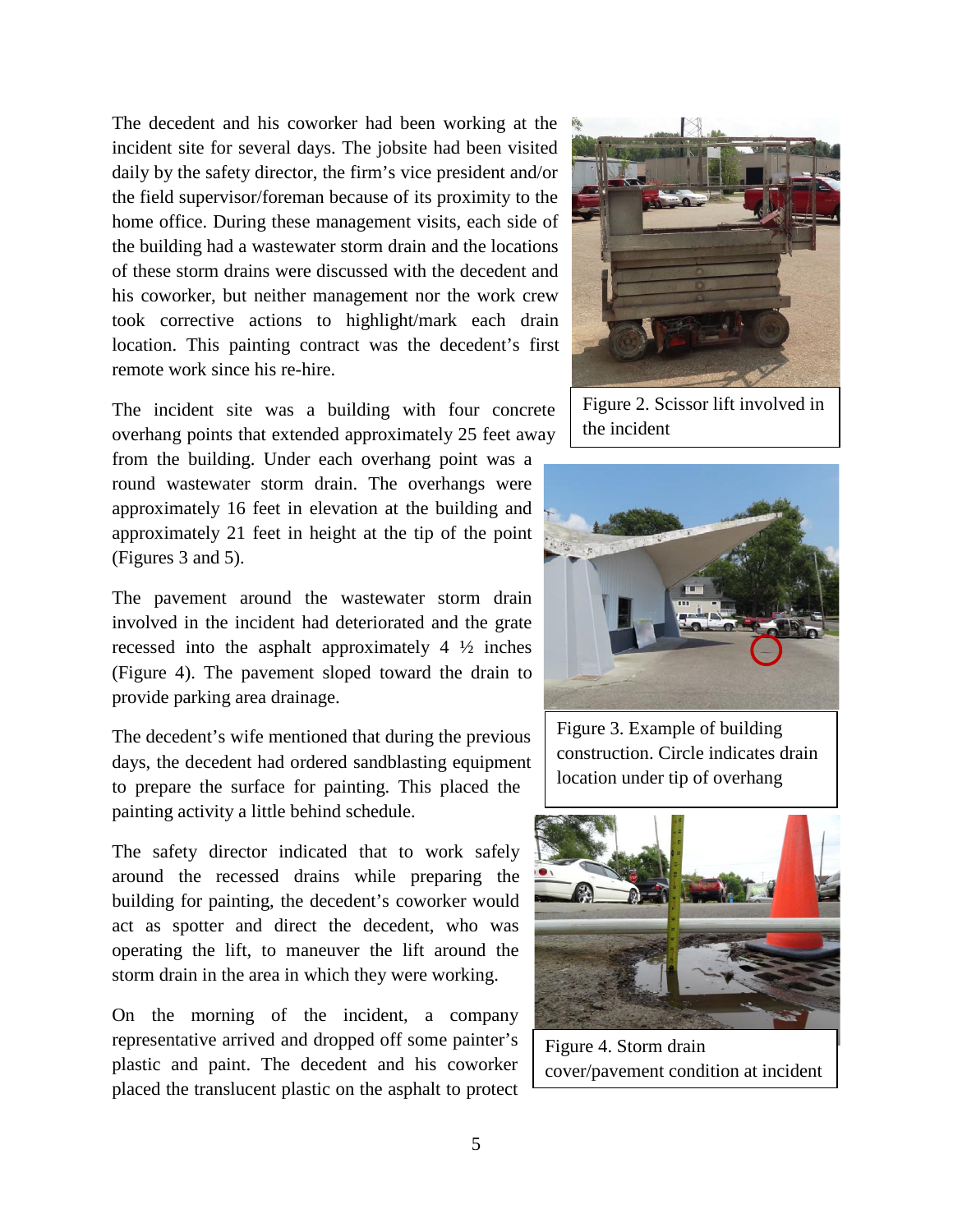it from paint splatter while painting. The plastic also covered the storm drain grate. The decedent and his coworker did not mark the location of the grate and could not view the grate through the plastic (Figure 1). The decedent positioned the lift and elevated himself and his coworker approximately 15 feet to begin painting (Figures 3, 5). The workers were not required to be tiedoff because the lift had guardrails which were compliant with MIOSHA regulations.

It was a calm day (no wind) and the temperature was approximately  $55^{\circ}$ F at the time of the incident. The workers noticed an area that had been missed during their painting work, so the lift had to be moved back to the missed area on the fascia. Both workers knew the storm drain grate was nearby but thought it was several feet away. While the lift was elevated, the decedent was in charge of the operating the lift. While in the process of backing the lift to the missed area of fascia, the lift's left rear tire entered the 4½-inch storm drain depression, which was located approximately 20 feet away from the building causing the lift to tip to its side toward the building. The decedent's coworker jumped free from the falling lift and sustained non-life-threatening injuries. The decedent fell with the lift to the asphalt and sustained serious head injuries. Emergency response was summoned and the decedent was transported to a local hospital where he died two days later from the injuries sustained.



Figure 5. Incident scene following equipment removal

#### **Cause of Death**

The cause of death as listed on the death certificate was traumatic brain injury from 15 foot fall from lift. An autopsy and associated toxicological tests were not performed.

#### **Recommendations/Discussion**

• Assure work areas are inspected for hazards and take corrective actions to eliminate the identified hazards before and during operation of an aerial lift.

An inspection of the work area is critical when operating a scissor lift due to the mechanical dynamics of an elevated scissor lift aerial working platform. Possible hazards to consider include but are not limited to drop-offs or holes, including those concealed by water, ice, mud, etc.; slope(s); bumps and floor obstructions; debris; overhead obstructions; high voltage conductors; inadequate surface and support to withstand all load forces imposed by the aerial platform in all operating configurations (including wind and weather conditions) or other unsafe conditions. When hazards are indentified, corrective actions should be taken to minimize the identified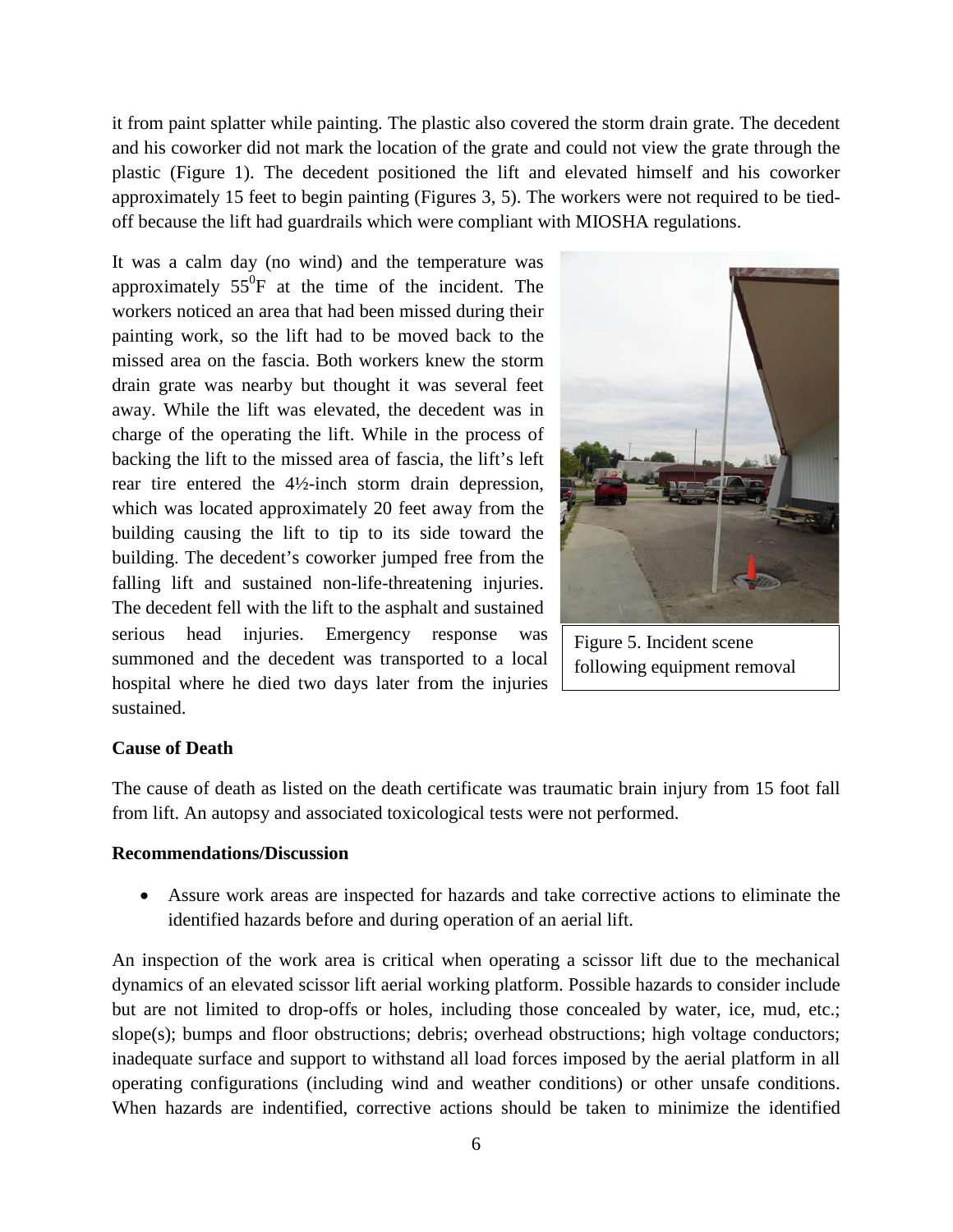hazards to permit safe operation of the scissor lift. If the hazards cannot be minimized, then another type of equipment should be utilized.

- Employers should ensure that workers who operate self-propelled elevated lifts are adequately instructed in how to perform their duties safely and are trained to safely operate the lift. Training should include, but not be limited to: a) how to perform a work area inspection to identify and minimize identified hazards; b) how to operate the lift in an elevated position; c) how to perform a pre-shift inspection that includes a visual and operational check; and d) report to management when the lift does not pass a visual or operational check..
- a) When elevated over its base of support, the work platform of a scissor lift creates a long lever arm; a small amount of sidewise or horizontal force on the raised platform can place enough force on the base to cause a tip-over. While in the elevated position the center of gravity was higher, allowing the lift to more easily topple when the wheels encountered the ground depression. Scissor lifts are designed to safely elevate on a flat, level surface, or within the manufacturer's surface grade specifications. Adding a sloped surface to other stability characteristics increases the effect of both leverage and platform load, making the lift unstable. A thorough work area inspection will identify ground and overhead hazards which should be mitigated prior to operation of the scissor lift.

The extent of training received by the decedent regarding work area hazard identification when operating a scissor lift is unknown. Also unknown is whether he had reviewed the scissor lift operating manual.

The operating manual contained the following safety precautions:

- $\triangleright$  Do not drive or elevate the aerial platform if it is not on firm level surfaces. Do not drive elevated near depressions or holes of any type, loading docks, debris, drop-offs and surfaces that may affect the stability of the aerial platform.
- $\triangleright$  If operation in areas with holes or drop-offs is absolutely necessary, elevated driving shall not be allowed. Position the aerial platform horizontally only with the platform fully lowered. After ensuring that all four wheels or outriggers have contact with level firm surface, the aerial platform can be elevated. After elevation, the drive function must not be activated.
- $\triangleright$  Elevated driving must only be done on a firm level surface.
- b) The storm drains and their associated deteriorating surrounding pavement had been identified as a work site hazard by management and discussed with the decedent. Management did not implement any engineering controls, such as covering the drain with material to withstand the weight/load of the scissor lift and/or barricading the drain. The corrective action to minimize the hazard posed by the storm drain depression taken by the decedent and his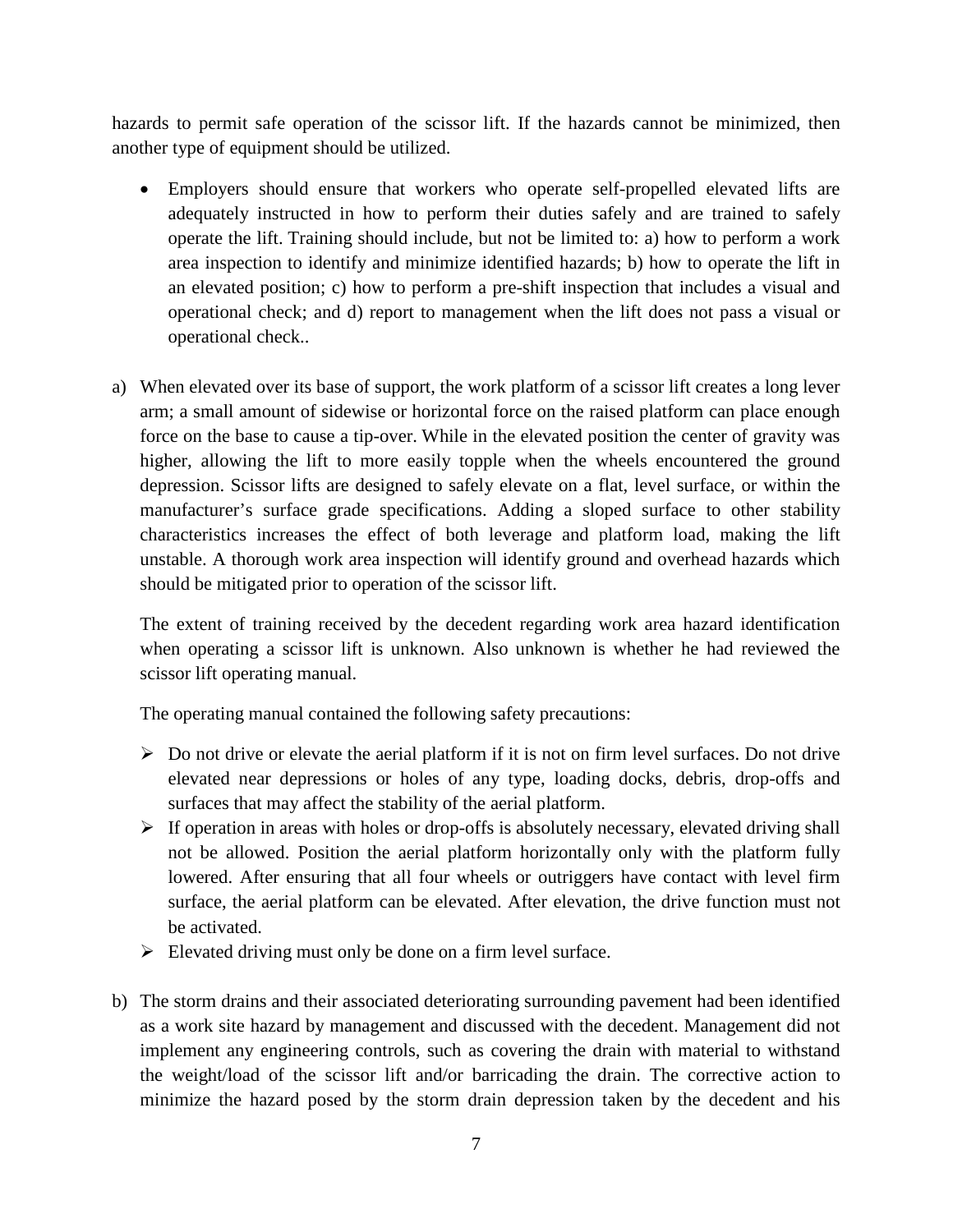coworker was the coworker acting as a spotter (administrative control) while the decedent operated the lift. When the crew laid the plastic, the storm drain, which was thought to be further away from their location, was obscured from view. The work crew did not have a clear view of the ground and without either engineering controls, the use of the spotter, or otherwise identifying the obscured storm grate location with a traffic cone or portable barrier, this incident occurred. Although a traffic cone placed over the drain or a portable barricade around the drain would not have stopped the lift movement, it could have served as a reminder about the location of the storm drain and minimized the likelihood of this incident occurring.

- c) The MIOSHA General Industry Standard, Part 32 Aerial Work Platforms requires operators ensure that the lift has been properly maintained and inspected prior to use to identify conditions that could affect its safe use. The standard requires that the operator conduct a visual inspection by walking around the lift to ensure the lift is in good working order and check to ensure the platform floor, guardrails, tires and wheels are in good condition, that controls are clearly marked for function and safety signage intact and legible, and hydraulics are not leaking. Operators should also conduct a functional test to ensure ground controls, manual lowering control and platform controls including emergency stops, steering and drive functions are operating normally. Although not contributory to the incident, the lift and its safety and control signage was covered in paint.
- d) An "open door" policy regarding equipment status, safety issues, or other business issues is imperative for a safe workplace. The lift the decedent and his coworker were using was not in a safe operating condition. Worker training should encourage each employee to consult with their supervisor if they have a concern with equipment, safety, etc., without fear of management retaliation and/or job loss. An open door policy would encourage worker participation and "buy in" regarding safety. Additionally, management may not know of an issue, and an employee bringing their concern will enable management to learn of the issue and act on it. MIFACE encourages workers to bring safety issues to management for the safety of all company employees.
	- Employers should maintain equipment in accordance with the manufacturer's recommendations.

The lift had been used during spray painting operations and the lift and control box were covered with paint overspray making the informational labels illegible and the indicator lights indiscernible. These conditions may not have had a direct impact on the incident; however, the general condition of the machine indicated a lack of appreciation for maintaining equipment in safe working condition. Employers should ensure that equipment receive regular preventative maintenance and service according to the manufacturer's recommendations to ensure it is in good working condition.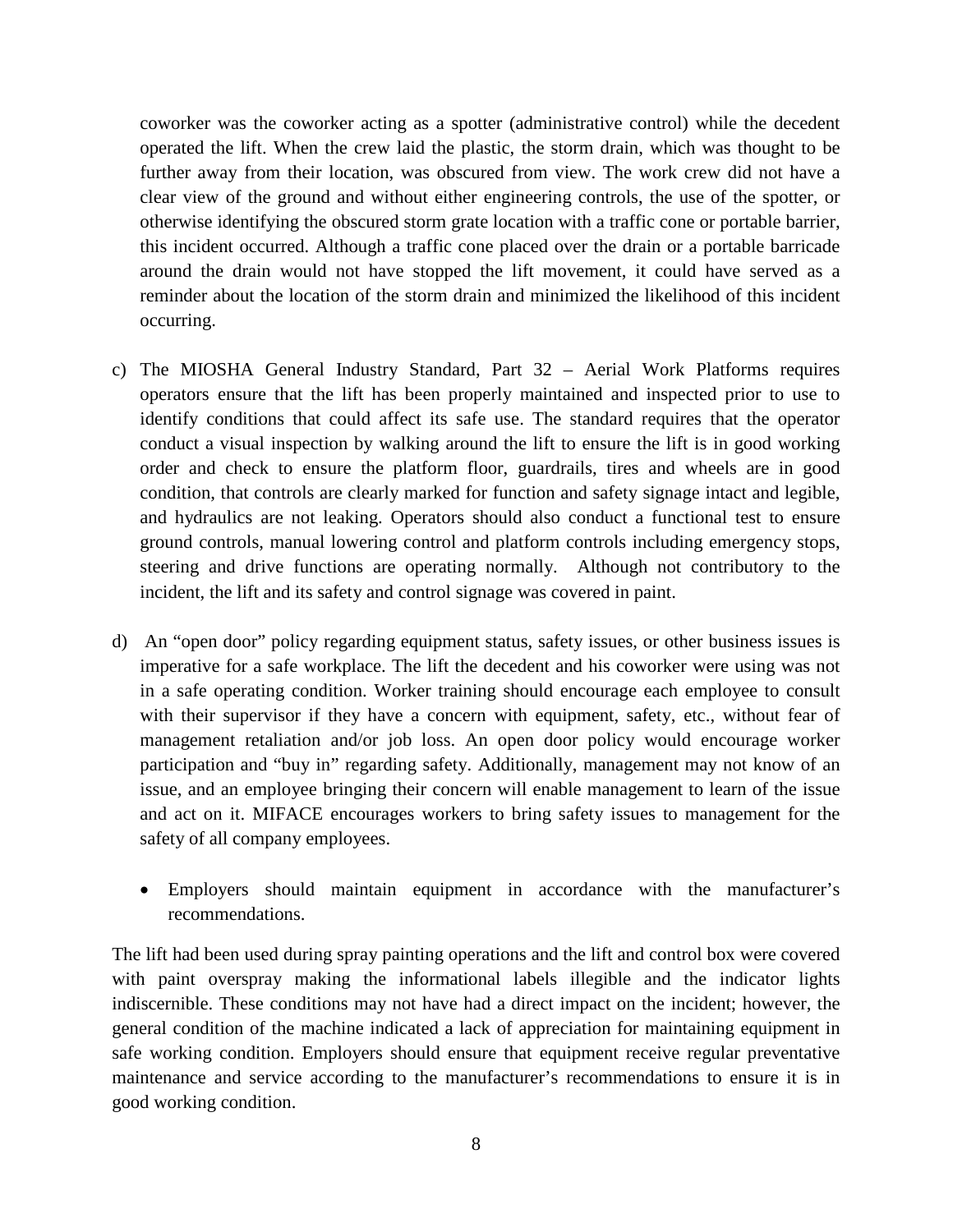• Employers should develop formal, written and specific equipment instructions to be used as training tool to ensure employees receive consistent training.

Although the decedent had attended the employer's new hire orientation (which included safety topics), had been trained on the scissor lift and had received a permit to operate the lift, the topics covered during the scissor lift training were unknown. The MIOSHA aerial lift standard has requirements for aerial lift operator training, but the consistency of the information given could be subject to change based upon the trainer. A checklist of information to be covered during specific equipment training would enable trainers to be consistent in information presented.

• Employers should, in addition to developing and implementing a health and safety program, develop mechanisms to ensure adherence to the health and safety program. One approach is ensuring the company's culture has safety as a core value.

Per the MIFACE interview with the safety director, the safety director and the field superintendents/field crew foreman conducted unannounced safety audits of the worksites, typically daily, but the frequency depended on the complexity and length of the job. All field superintendents/field crew foremen had successfully completed an OSHA 30-hour course. The safety director indicated that management personnel visited this work site on a daily basis due to its proximity to the company headquarters. The site hazard – the recessed storm drains around the building – had been identified by management and the work crew. On the day of the incident, neither management personnel nor the work crew initiated a corrective action to minimize the hazard, such as covering the drain, marking the drain in some way (such as a cone or sawhorse) or barricading the drain, or using a spotter.

There is a distinction between "safety as a priority" and "safety as a core value". Priorities are competitive in nature and may change over time, but core values do not. Safety must be integrated as an intrinsic company value (not a priority) and embedded among every leader, manager, and employee in the organization.

Although the firm had a written Accident Prevention Program as required by MIOSHA Construction Safety Standard, Part 1, General Rules and had performed the required safety training, the tragedy still occurred. Management systems and their associated policies and procedures depend upon the actions of individuals for their successful implementation. The firm's safety program may reflect the desired intent, however the successful execution of the program requires each member of the firm to understand their role and the importance of the underlying intent, to accept their responsibility for the task, and to understand that taking a potentially unsafe shortcut would be, quite simply, wrong and not acceptable.

An effective safety program holds all employees (owners, supervisors/foreman, and employees) accountable for doing their jobs safely. In a strong safety culture, everyone feels responsible for safety and pursues it on a daily basis and going beyond the "call of duty" to identify unsafe conditions and behaviors and intervene to correct them. Likewise, co-workers routinely look out